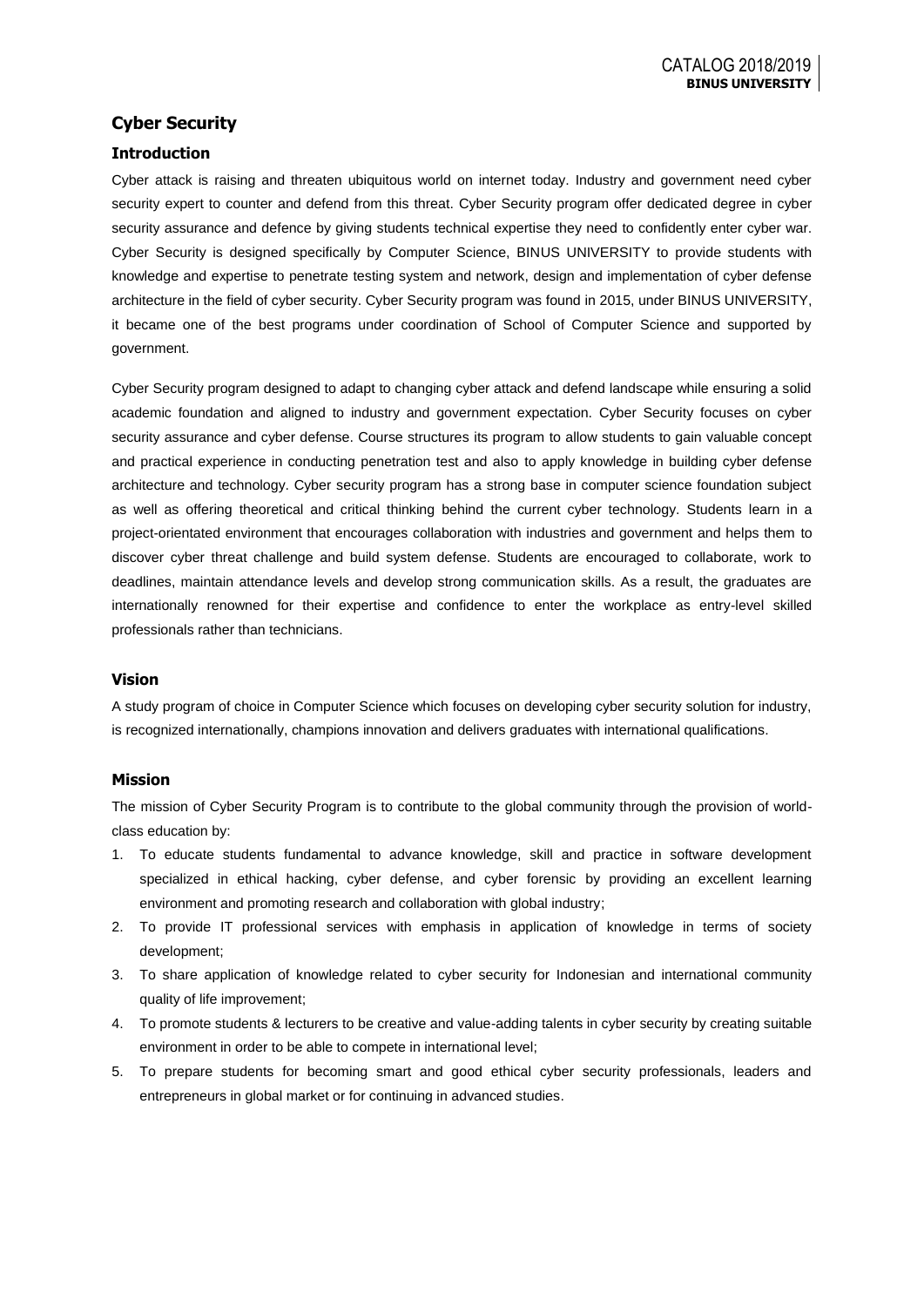## **Program Objective**

The objectives of the program are:

- 1. To provide students with a solid foundation of mathematical, algorithm principles, computer science knowledge and ethical that will be needed in IT practice;
- 2. To provide students with skills to apply design and development principles in the construction of software system applied in database technology, intelligence system, networking and multimedia development;
- 3. To prepare students with abilities to keep up-to-date with the latest Cyber Security trends, developments and industries;
- 4. To prepare students with abilities in problem solving and good communication skills to be able to work as an individual or in a team in an IT environment.

## **Student Outcomes**

After completing the study, graduates are:

- 1. Able to create software application design with the implementation of database system principal design to solve structured and semi-structured data;
- 2. Able to design software application solution based on problem analysis which can be solved with structured approach in informatics area;
- 3. Able to assess technology trend in informatics area to deliver alternative solution of software development;
- 4. Able to conduct penetration testing using appropriate method that suitable to targeted technology;
- 5. Able to evaluate system risk from identification result;
- 6. Able to make a guideline that optimize necessary improvement to close gaps;
- 7. Able to fix the weakness system by cyber defense approach and technique;
- 8. Able to implement secure system with secure software engineering methodology.

## **Prospective Career of the Graduates**

After finishing the program, the graduate of Cyber Security Program could follow a career as:

- 1. Penetration Tester
- 2. Secure Software Developer
- 3. Network Security Administrator
- 4. Information Security Analyst
- 5. Computer Security Architect
- 6. Cyber Intelligence Officer
- 7. Academician in cyber security (Lecturer, Trainer, Researcher)

## **Curriculum**

The present curriculum used in the Cyber Security program has been developed in line with the National Curriculum. Also, the local content has been developed in line with the Computer Science Curriculum standard of ACM (Association for Computing Machinery), several local and foreign universities, national and international game industry (developer, publisher), up-to-date cyber attack and threat trends, so that the graduates of the Cyber Security program are expected to be able to face cyber security challenge at both a national and international level. Generally, the subjects of the curriculum are divided into these following groups of subjects:

#### **Core Computer Science Group**

The objective of this group is to provide grounding in Cyber Security program through practice as well as applied theory which is required by business both now and in the future. The subjects that are included in this group are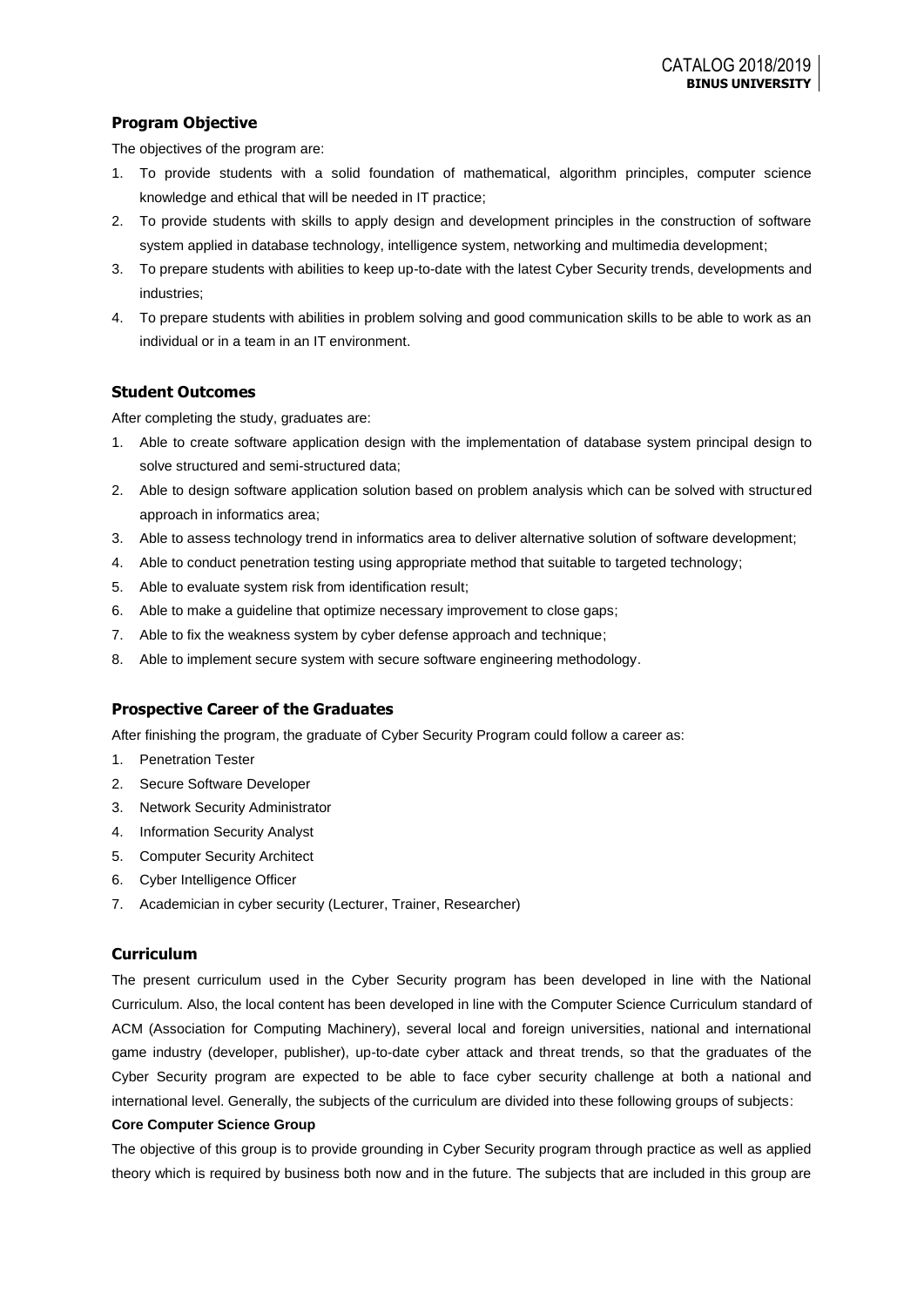programming, algorithm design and analysis, software engineering, databases, computer graphs, interactive multimedia, computer and human interaction, operation system, Cyber Security Analysis, Secure Web Technology and Cyber Forensic.

#### **Science**

The objective of this group is to provide an understanding of mathematics as one of the principal foundations of computer science. Another objective is to give an understanding of scientific methodology (data collection, hypothesis, research methodology, analysis) in problem solving.

#### **Character Building Group (Professional Practices)**

The objective of this group is to develop the personal strengths of the student and to provide him or her with a professional character, professionalism in their field, management skills, oral and written communication skills, understanding of business ethic, ability to work as a team, and to develop a "Binusian" Character.

#### **The Field of Cyber Security Subject**

The objective of building the field of subject in Cyber Security is to give the students a solid foundation of secure software development skills and to introduce the specific skills needed for cyber security assurance and cyber defense. The students are expected to develop their skills and master the techniques which will allow them to conduct research for both their thesis and/or to continue their studies.

The field of Cyber Security subjects:

- 1. Network Security: to explore the various methodologies and techniques of penetration testing and defense in network technology.
- 2. System Defense: to explore the various methodologies and techniques of secure software engineering, secure computer network, and operating system.

All students of Cyber Security program must follow these two fields to become Cyber Security graduates. The objective of these two fields is to provide the students with the knowledge and skills required by industry and government who want to defend their computer network and system.

| Sem | Code                                | <b>Course Name</b>                       | <b>SCU</b> | Total |
|-----|-------------------------------------|------------------------------------------|------------|-------|
|     | CHAR6013                            | Character Building: Pancasila            | 2          |       |
|     | MATH6025                            | <b>Discrete Mathematics</b>              | 4          |       |
|     | MATH6030                            | Linear Algebra                           | 2          |       |
|     | COMP6047                            | Algorithm and Programming                | 4/2        |       |
| 1   | COMP6542                            | <b>Computer Security Fundamental</b>     | 2          | 20    |
|     | STAT6026                            | <b>Probability and Statistics</b>        | 2          |       |
|     | <b>English University Courses I</b> |                                          |            |       |
|     | <b>ENGL6128</b>                     | English in Focus                         | 2          |       |
|     | <b>ENGL6130</b>                     | <b>English for Business Presentation</b> | 2          |       |
| 2   | CHAR6014                            | Character Building: Kewarganegaraan      | 2          |       |
|     | MATH6031                            | Calculus                                 | 4          | 21    |
|     | COMP6048                            | Data Structures*                         | 4/2        |       |

#### **Course Structure**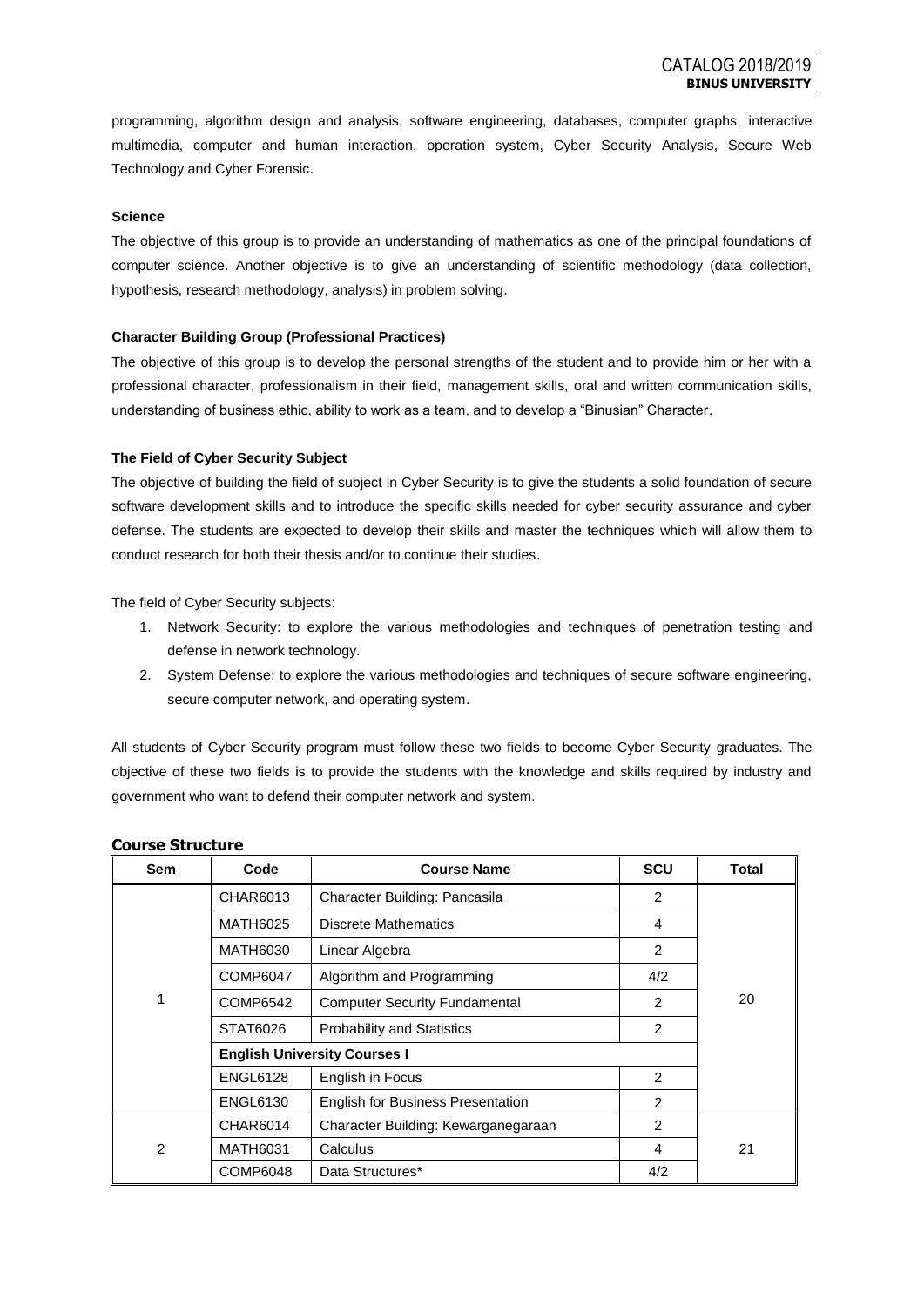| Sem                         | Code                         | <b>Course Name</b>                         | SCU            | <b>Total</b> |  |
|-----------------------------|------------------------------|--------------------------------------------|----------------|--------------|--|
|                             | <b>LAWS6110</b>              | Cyber Law                                  | $\overline{2}$ |              |  |
|                             | <b>CPEN6098</b>              | <b>Computer Networks</b>                   | 2/2            |              |  |
|                             | <b>LANG6061</b>              | Indonesian                                 | 1              | 21           |  |
| $\overline{2}$              |                              | <b>English University Courses II</b>       |                |              |  |
|                             | <b>ENGL6129</b>              | English Savvy                              | $\overline{2}$ |              |  |
|                             | <b>ENGL6131</b>              | English for Written Business Communication | $\overline{c}$ |              |  |
|                             | CHAR6015                     | Character Building: Agama                  | $\overline{2}$ |              |  |
|                             | COMP6543                     | Secure Programming*&**                     | 2/2            |              |  |
|                             | <b>COMP6544</b>              | Network Penetration Testing**              | 2/2            |              |  |
| 3                           | <b>COMP6056</b>              | Program Design Methods                     | 4              | 24           |  |
|                             | <b>COMP6062</b>              | <b>Compilation Techniques</b>              | 4              |              |  |
|                             | <b>ENTR6003</b>              | Entrepreneurship I                         | $\overline{c}$ |              |  |
|                             | COMP6049                     | Algorithm Design and Analysis*             | 4              |              |  |
|                             | <b>COMP6545</b>              | Shell Scripting**                          | $\overline{c}$ | 24           |  |
|                             | <b>COMP6546</b>              | Network Administration**                   | 2/2            |              |  |
|                             | <b>ISYS6169</b>              | Database Systems                           | 4/2            |              |  |
| 4                           | <b>COMP6271</b>              | Software Engineering*&***                  | 4              |              |  |
|                             | <b>COMP6549</b>              | Software Security*                         | $\overline{2}$ |              |  |
|                             | <b>COMP6547</b>              | Network Cryptography                       | $\overline{c}$ |              |  |
|                             | <b>COMP6548</b>              | Programming for Penetration Testing**      | 2/2            |              |  |
|                             | <b>COMP6550</b>              | Server Administration**                    | $\overline{2}$ |              |  |
|                             | COMP6153                     | <b>Operating System</b>                    | 2/2            |              |  |
|                             | <b>COMP6176</b>              | Human and Computer Interaction             | 2/2            |              |  |
| 5                           | <b>ENTR6004</b>              | Entrepreneurship II                        | $\overline{2}$ | 20           |  |
|                             | <b>COMP6065</b>              | Artificial Intelligence*                   | 4              |              |  |
|                             | <b>COMP6551</b>              | Network Forensic*&**                       | $\overline{c}$ |              |  |
|                             | <b>COMP6552</b>              | Computer Forensic******                    | $\overline{2}$ |              |  |
| 6                           | <b>Enrichment Program I</b>  |                                            | 15             | 15           |  |
| $\overline{7}$              | <b>Enrichment Program II</b> |                                            | 16             | 16           |  |
| 8                           | COMP6192                     | <b>Thesis</b>                              | 6              | 6            |  |
| <b>TOTAL CREDIT 146 SCU</b> |                              |                                            |                |              |  |

 *\*) This course is delivered in English*

*\*\*) Global Learning Systems Course*

*\*\*\*) Entrepreneurship Embedded*

## **English University Courses:**

- -) *For 1st Semester: English University Courses I, student with score BINUS UNIVERSITY English Proficiency Test less than 500 will take English in Focus, and student with score test greater than or equal to 500 will take English for Business Presentation*
- -) *For 2nd Semester: English University Courses II, student with score BINUS UNIVERSITY English Proficiency Test less than 500 will take English Savvy, and student with score test greater than or equal to 500 will take English for Written Business Communication*

## **Enrichment Program I (6th Semester) & Enrichment Program II (7th Semester):**

-) *Student will take one of enrichment program tracks (off campus). See enrichment appendix for the tracks detail.*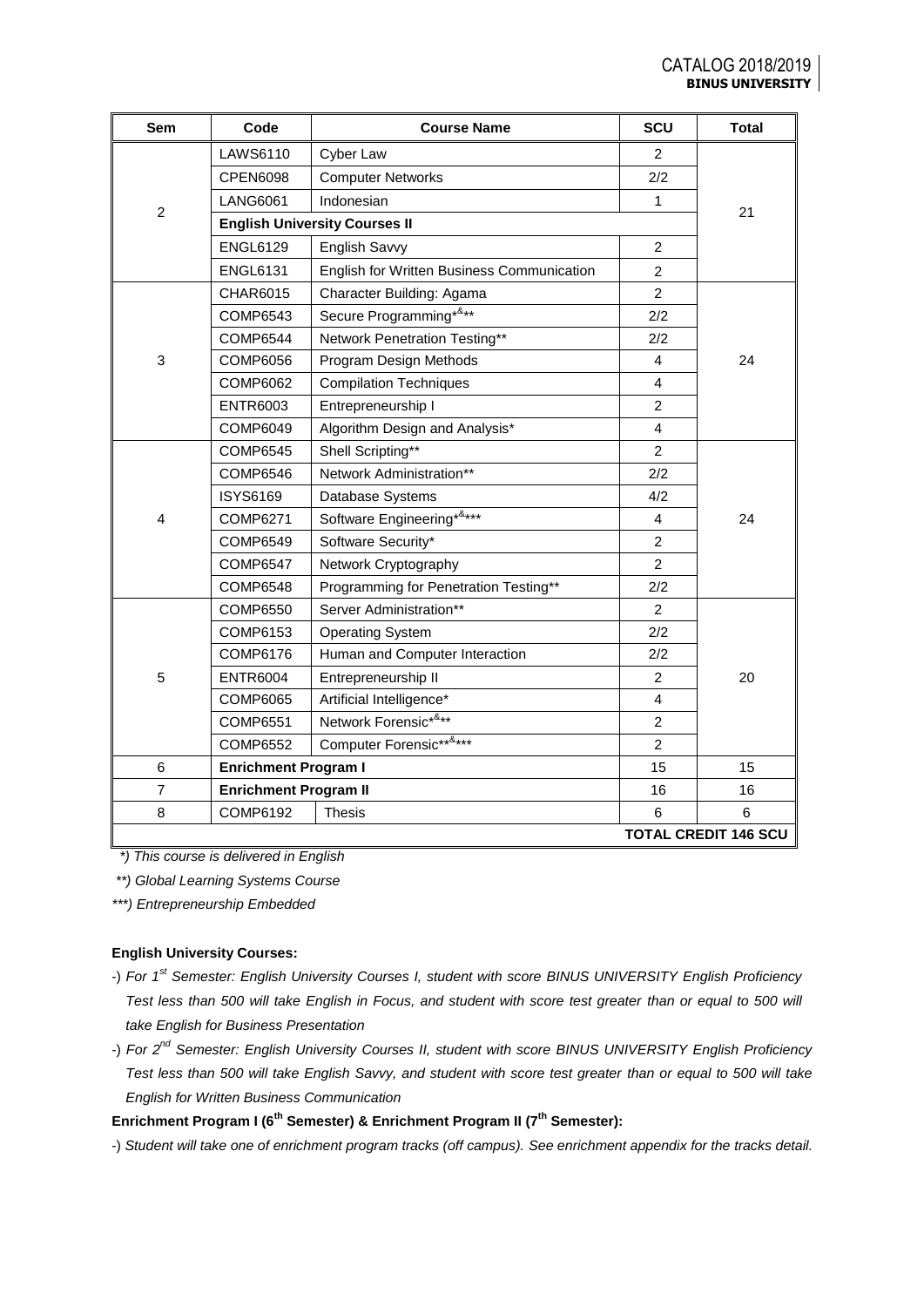## **Enrichment Track Scheme**

| <b>Track</b>   | Semester 6   |              |              |    |              |              |              | Semester 7   |              |              |              |     |
|----------------|--------------|--------------|--------------|----|--------------|--------------|--------------|--------------|--------------|--------------|--------------|-----|
|                | IN           | <b>RS</b>    | EN           | CD | <b>SA</b>    | etc          | IN           | <b>RS</b>    | <b>EN</b>    | CD           | <b>SA</b>    | etc |
| 1              | $\mathsf{v}$ |              |              |    |              |              | $\mathsf{v}$ |              |              |              |              |     |
| 2              |              | $\mathsf{v}$ |              |    |              |              |              | $\mathsf{v}$ |              |              |              |     |
| 3              |              |              | $\mathsf{v}$ |    |              |              |              |              | $\mathsf{v}$ |              |              |     |
| 4              |              |              |              | v  |              |              | $\mathsf{v}$ |              |              |              |              |     |
| 5              |              |              |              | v  |              |              |              |              |              | $\vee$       |              |     |
| 6              |              |              |              | v  |              |              |              |              |              |              | $\mathsf{v}$ |     |
| $\overline{7}$ |              |              |              |    | v            |              | $\mathsf{V}$ |              |              |              |              |     |
| 8              |              |              |              |    | $\mathsf{v}$ |              |              |              |              | $\mathsf{v}$ |              |     |
| 9              |              |              |              |    | $\mathsf{v}$ |              |              |              |              |              | $\mathsf{v}$ |     |
| 10             |              |              |              |    |              | $\vee$       | $\vee$       |              |              |              |              |     |
| 11             |              |              |              |    |              | $\mathsf{v}$ |              |              |              | $\mathsf{v}$ |              |     |
| 12             |              |              |              |    |              | v            |              |              |              |              | v            |     |

Notes:

IN : Internship

RS : Research

EN : Entrepreneurship

CD : Community Development

SA : Study Abroad

etc : Study Program Special Purposes

## Notes:

Student will take one of enrichment program tracks

- -) For students who choose Entrepreneurship track and fail in semester 6, when repeating the course may choose the Entrepreneurship track or change to 4 other track. It applied also to 4 other tracks.
- -) But for student who choose Entrepreneurship track and fail in semester 7, when repeating the course it required to choose 4 other track except Entrepreneurship. For the other tracks, if fail in semester 7, students may choose to stay on the track or change to other tracks

## **Enrichment Internship Track**

| Code                         | <b>Course Name</b>                                        | <b>SCU</b> | Total |  |  |
|------------------------------|-----------------------------------------------------------|------------|-------|--|--|
| <b>Enrichment Program I</b>  |                                                           |            |       |  |  |
| COMP6561                     | Industrial Experience in Cyber Security Domain            | 8          | 15    |  |  |
| COMP6562                     | Cyber Security Practice in Industrial Experience          | 4          |       |  |  |
| CCOMP6563                    | <b>EES in Cyber Security Industry</b>                     | 3          |       |  |  |
| <b>Enrichment Program II</b> |                                                           |            |       |  |  |
| COMP6564                     | Professional Experience in Cyber Security Domain          | 8          | 16    |  |  |
| COMP6565                     | <b>Cyber Security Practice in Professional Experience</b> | 4          |       |  |  |
| COMP6566                     | Professional Development in Cyber Security Industry       | 4          |       |  |  |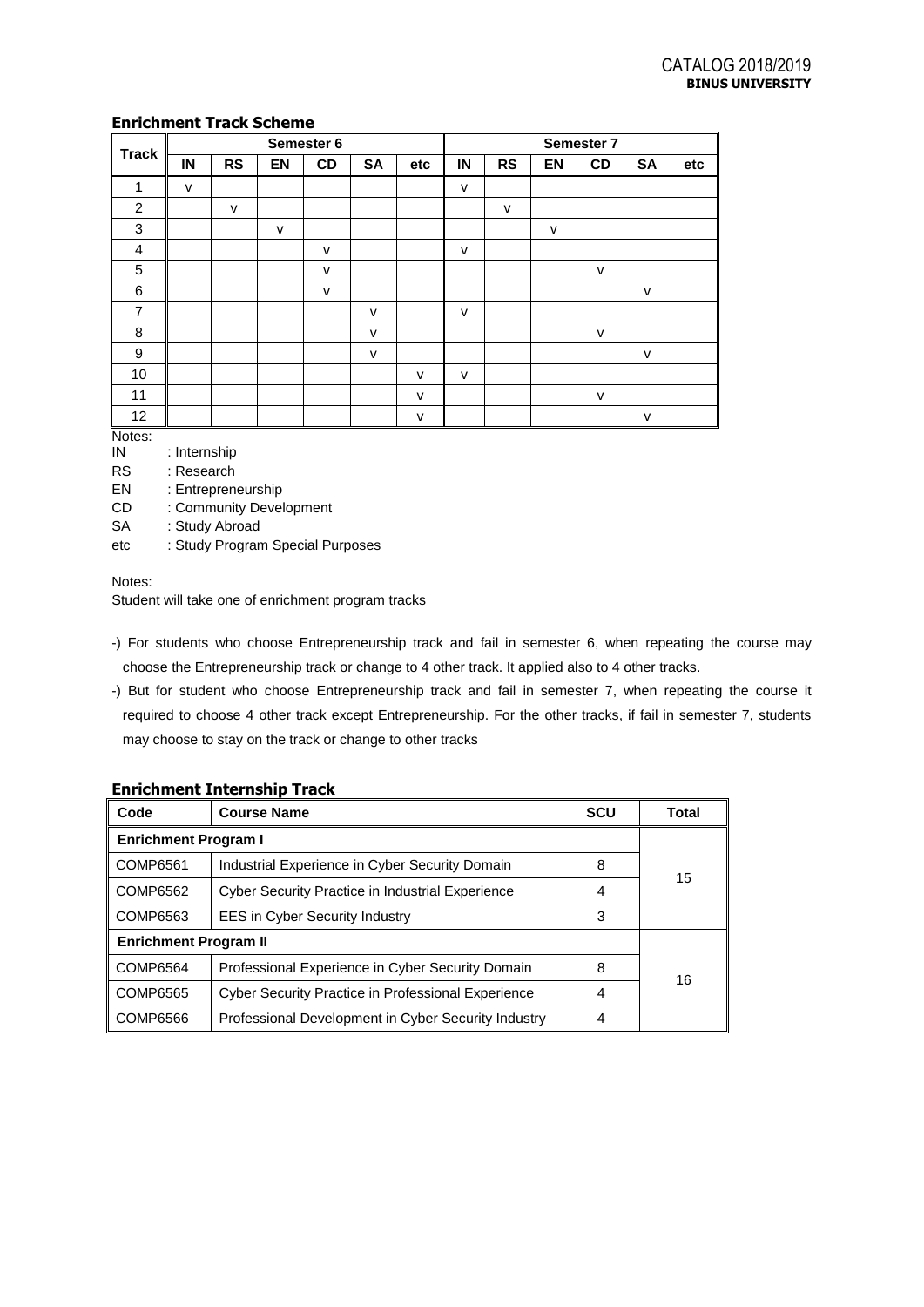# **Enrichment Entrepreneurship Track**

| Code                         | <b>Course Name</b>                                                                  | <b>SCU</b>     | Total |  |  |  |
|------------------------------|-------------------------------------------------------------------------------------|----------------|-------|--|--|--|
| <b>Enrichment Program I</b>  |                                                                                     |                |       |  |  |  |
| <b>ENTR6293</b>              | <b>Business Start Up</b>                                                            | 8              |       |  |  |  |
| <b>ENTR6225</b>              | <b>Cyber Security Business Model &amp; Validation</b>                               | $\mathfrak{p}$ | 15    |  |  |  |
| ENTR6226                     | Launching New Cyber Security Venture                                                | $\overline{2}$ |       |  |  |  |
| <b>ENTR6227</b>              | <b>EES Cyber Security Professional in New Business</b>                              | 3              |       |  |  |  |
| <b>Enrichment Program II</b> |                                                                                     |                |       |  |  |  |
| <b>ENTR6309</b>              | Growing a Business                                                                  | 8              |       |  |  |  |
| <b>ENTR6228</b>              | Lean Cyber Security Start Up & Business Plan                                        | $\mathcal{P}$  | 16    |  |  |  |
| <b>ENTR6229</b>              | Venture Capital in Cyber Security                                                   |                |       |  |  |  |
| ENTR6230                     | Security Professional<br><b>Business</b><br><b>EES</b><br>Cyber<br>in<br>Experience | 4              |       |  |  |  |

## **Enrichment Research Track**

| Code                                                                       | <b>Course Name</b>                                       | <b>SCU</b> | Total |  |  |
|----------------------------------------------------------------------------|----------------------------------------------------------|------------|-------|--|--|
| <b>Enrichment Program I</b>                                                |                                                          |            |       |  |  |
| <b>RSCH6212</b>                                                            | Research Experience I                                    | 8          |       |  |  |
| <b>RSCH6168</b>                                                            | Scientific Writing I in Cyber Security                   | 4          | 15    |  |  |
| Global EES I in Cyber Security Research Project<br><b>RSCH6169</b><br>Team |                                                          | 3          |       |  |  |
| <b>Enrichment Program II</b>                                               |                                                          |            |       |  |  |
| <b>RSCH6216</b>                                                            | Research Experience II                                   | 8          |       |  |  |
| <b>RSCH6170</b>                                                            | Scientific Writing II in Cyber Security                  | 4          | 16    |  |  |
| <b>RSCH6171</b>                                                            | Global EES II in Cyber Security Research Project<br>Team | 4          |       |  |  |

# **Enrichment Community Development Track**

| Code                                                                                         | <b>Course Name</b>                                                            | <b>SCU</b> | Total |  |  |
|----------------------------------------------------------------------------------------------|-------------------------------------------------------------------------------|------------|-------|--|--|
| <b>Enrichment Program I</b>                                                                  |                                                                               |            |       |  |  |
| CMDV6126                                                                                     | Community Outreach Project Implementation                                     | 8          |       |  |  |
| CMDV6087                                                                                     | Community Outreach Cyber Security Project Design                              | 4          | 15    |  |  |
| and Entrepreneurial Skills in<br>Employability<br>Cyber<br>CMDV6088<br><b>Security Field</b> |                                                                               | 3          |       |  |  |
| <b>Enrichment Program II</b>                                                                 |                                                                               |            |       |  |  |
| <b>CMDV6140</b>                                                                              | <b>Community Development Project Implementation</b>                           | 8          |       |  |  |
| <b>CMDV6089</b>                                                                              | Development Cyber Security<br>Community<br>Project<br>Design                  |            | 16    |  |  |
| CMDV6090                                                                                     | and Entreprenuerial Skills in Cyber<br>Employability<br><b>Security Field</b> | 4          |       |  |  |